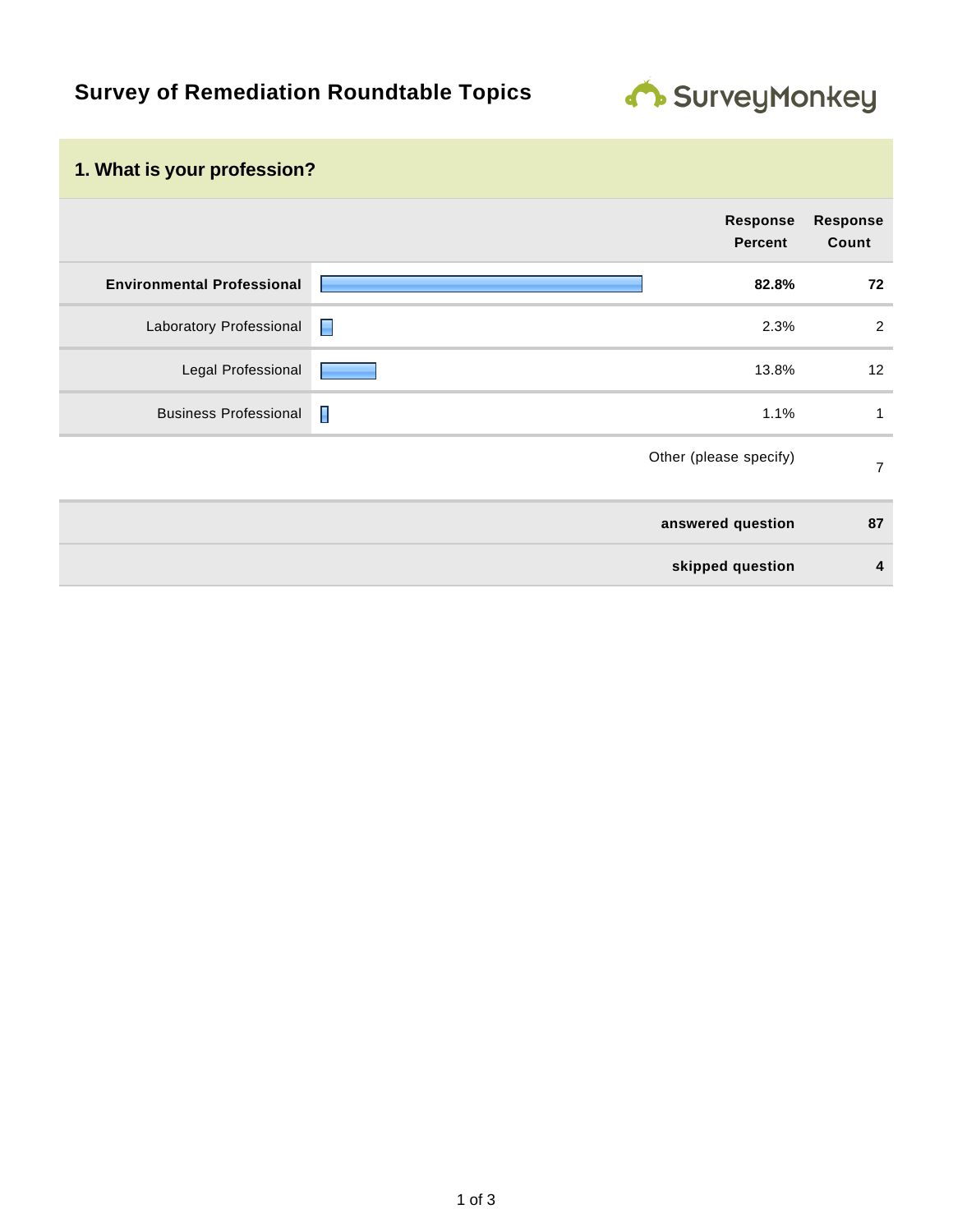## **2. Assign a level of importance for the following 14 topics to guide future Remediation Roundtable discussions:**

|                                                                                                                                                                                        | <b>Most</b><br>important | Important  | <b>Somewhat</b><br>Important | Least<br>Important | Rating<br>Average | <b>Response</b><br>Count |
|----------------------------------------------------------------------------------------------------------------------------------------------------------------------------------------|--------------------------|------------|------------------------------|--------------------|-------------------|--------------------------|
| Cost Concerns - Discussion of<br>the degree of flexibility available in<br>balancing thoroughness of<br>investigations and budget<br>limitations.                                      | 31.9% (29)               | 37.4% (34) | 19.8% (18)                   | 11.0% (10)         | 2.90              | 91                       |
| Property Transfer - Discussion of<br>decision process for ECAF<br>delegation and purpose of<br>information requested on the form.                                                      | $6.6\%$ (6)              | 17.6% (16) | 44.0% (40)                   | 31.9% (29)         | 1.99              | 91                       |
| Widespread Contamination -<br>Discussion of characterization and<br>remediation of urban fill, asphalt<br>fragments, and agricultural<br>pesticides.                                   | 38.5% (35)               | 44.0% (40) | 16.5% (15)                   | $1.1\%$ (1)        | 3.20              | 91                       |
| <b>Sampling Concepts - Metals:</b><br>collecting representative samples<br>for soil to establish background and<br>when filtering of groundwater may<br>be appropriate.                | 14.3% (13)               | 39.6% (36) | 29.7% (27)                   | 16.5% (15)         | 2.52              | 91                       |
| Ecological Risk Assessment -<br>Discussion of the types of<br>assessments; groundwater seepage<br>and sediment impact reviews; and<br>the DEP review process.                          | 35.2% (32)               | 39.6% (36) | 16.5% (15)                   | $8.8\%$ (8)        | 3.01              | 91                       |
| <b>Engineered Controls - Case</b><br>study of previously approved ECs.                                                                                                                 | 14.3% (13)               | 39.6% (36) | 37.4% (34)                   | $8.8\%$ (8)        | 2.59              | 91                       |
| <b>Remediation Website -</b><br>Discussion of the list of<br>contaminated sites and suggestions<br>for enhancements to the list.                                                       | $7.7\%$ $(7)$            | 18.7% (17) | 46.2% (42)                   | 27.5% (25)         | 2.07              | 91                       |
| <b>Additional Polluting</b><br><b>Substances / Alternative Criteria</b><br>- Discussion of calculating and<br>requesting site-specific criteria with<br>examples of approved criteria. | 37.4% (34)               | 31.9% (29) | 25.3% (23)                   | $5.5\%$ (5)        | 3.01              | 91                       |

**Verifications** – instructional